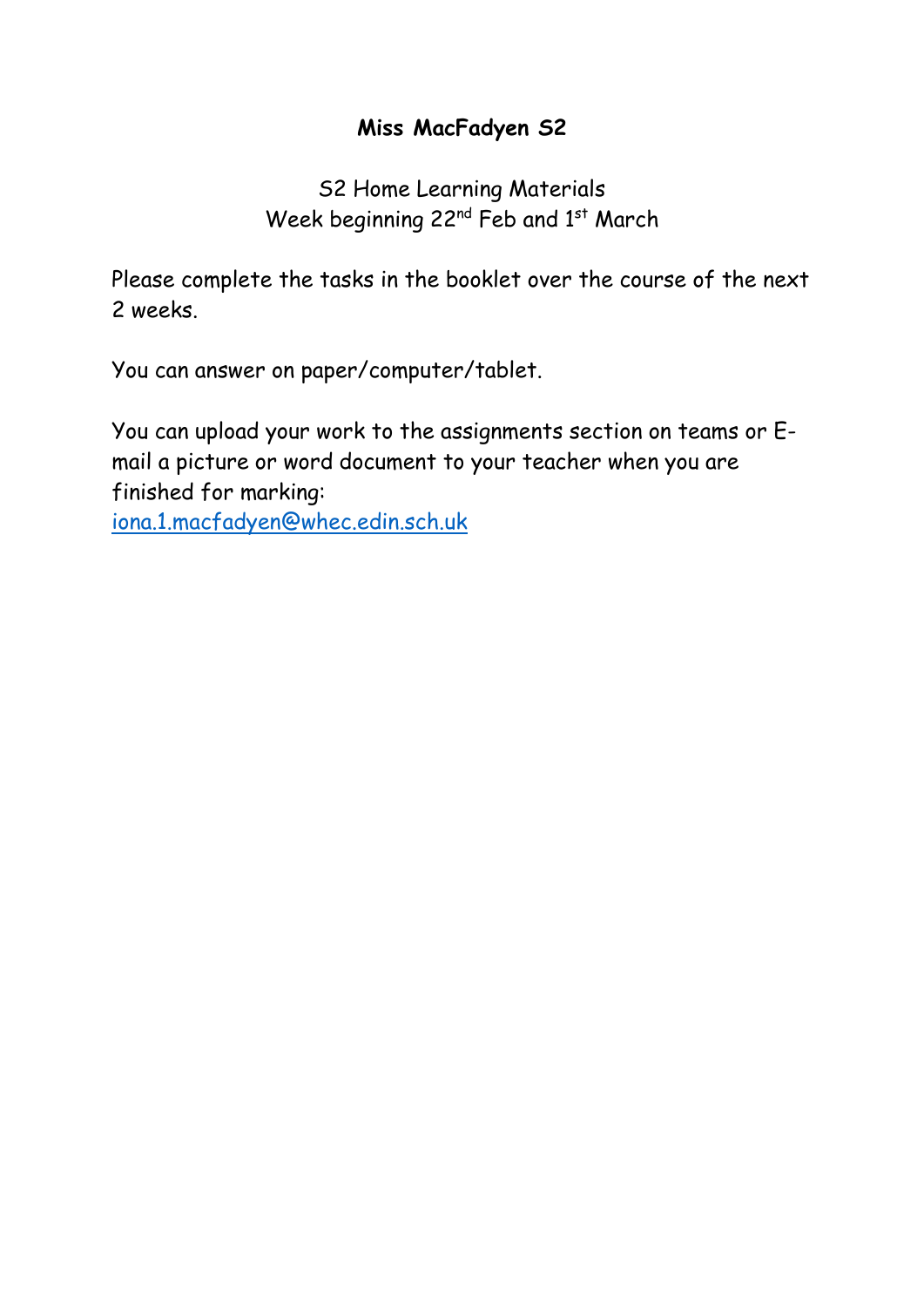#### **S1 Short Story Unit**

Over the next couple of weeks, you will be studying the short story 'The Star' by Scottish writer, Alasdair Gray. You can read the short story below and your teacher will read through it in the first live lesson on 17<sup>th</sup> February.

You can either type your work or you can handwrite your answers.

Week 1 tasks - to be complete from 16<sup>th</sup>-19<sup>th</sup> Feb Week 2 Tasks - to be completed 22nd-26th Feb

Remember, you can contact a teacher via Teams or email if you need help or support with your work.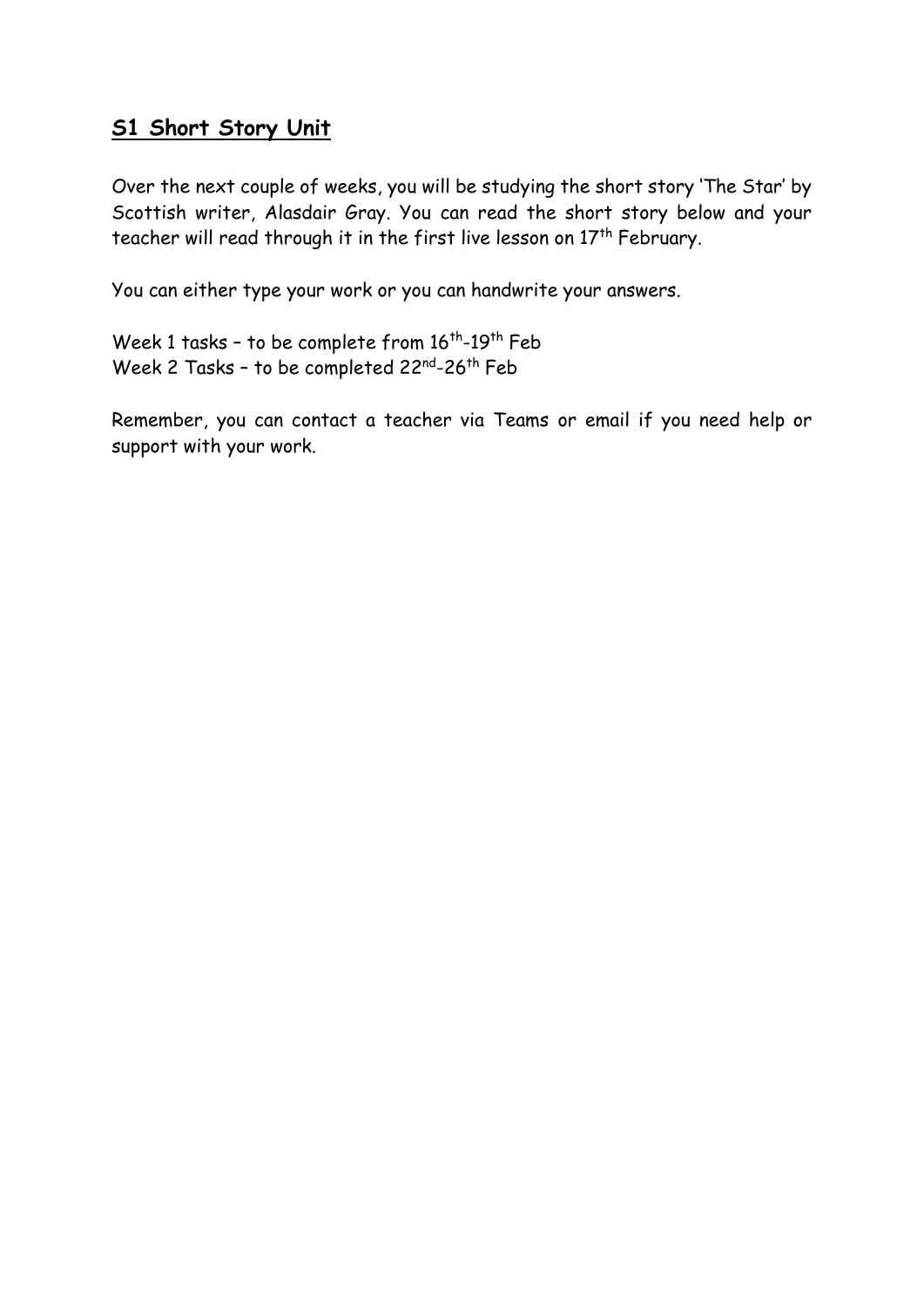#### **Week 1**

## **Task 1: Please read the short story below**

#### **The Star - Alasdair Gray**

A star had fallen beyond the horizon, in Canada perhaps. (He had an aunt in Canada.) The second was nearer, just beyond the iron works, so he was not surprised when the third fell into the backyard. A flash of gold light lit the walls of the enclosing tenements and he heard a low musical chord. The light turned deep red and went out, and he knew that somewhere below a star was cooling in the night air. Turning from the window he saw that no-one else had noticed. At the table his father, thoughtfully frowning, filled in a football coupon, his mother continued ironing under the pulley with its row of underwear. He said in a small voice, "A'm gawn out. "

His mother said, "See you're no' long then."

He slipped through the lobby and onto the stairhead, banging the door after him.

The stairs were cold and coldly lit at each landing by a weak electric bulb. He hurried down three flights to the black silent yard and began hunting backward and forward, combing with his fingers the lank grass round the base of the clothes-pole. He found it in the midden on a decayed cabbage leaf. It was smooth and round, the size of a glass marble, and it shone with a light which made it seem to rest on a precious bit of green and yellow velvet. He picked it up. It was warm and filled his cupped palm with a ruby glow. He put it in his pocket and went back upstairs.

The night in bed he had a closer look. He slept with his brother who was not easily wakened. Wriggling carefully far down under the sheets, he opened his palm and gazed. The star shone white and blue, making the space around him like a cave in an iceberg. He brought it close to his eye. In its depth was the pattern of a snow-flake, the grandest thing he has ever seen. He looked through the flake's crystal lattice into an ocean of glittering blue-



black waves under a sky full of huge galaxies. He heard a remote lulling sound like the sound in a sea-shell, and fell asleep with the star safety clenched in his hand.

He enjoyed it for nearly two weeks, gazing at it each night below the sheets, sometimes seeing the snow-flake, sometimes a flower, jewel, moon or landscape. At first he kept it hidden during the day but soon took to carrying it about with him; the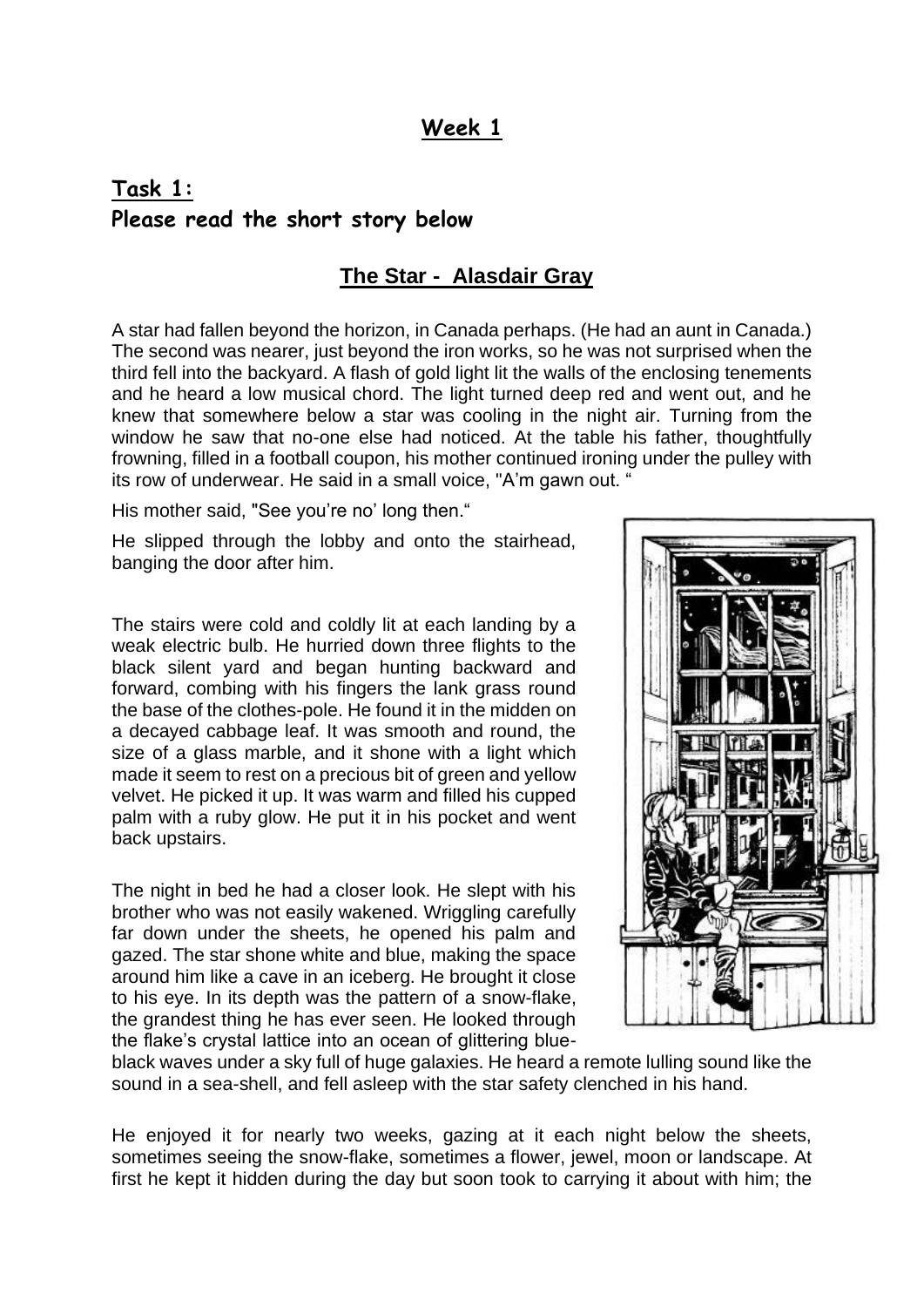smooth rounded gentle warmth in his pocket gave comfort when he felt insulted or neglected.

At school one afternoon he decided to take a quick look. He was at the back of the classroom in a desk by himself. The teacher was among the boys at the front row and all heads were bowed over books. Quickly he brought out the star and looked. It contained an aloof eye with a cool green pupil which dimmed and trembled as if seen through water.

"'What have you there, Cameron? "

He shuddered and shut his hand.

"Marbles are for the playground, not for the classroom. You'd better give it to me. "

"I cannae, sir. "

"I don't tolerate disobedience, Cameron. Give me that thing."

The boy saw the teacher's face above him, the mouth opening and shutting under a clipped moustache. Suddenly he knew what to do and put the star in his mouth and swallowed.

As the warmth sank toward his heart he felt relaxed and at ease. The teacher's face moved into the distance. Teacher, classroom, world receded like a rocket into a

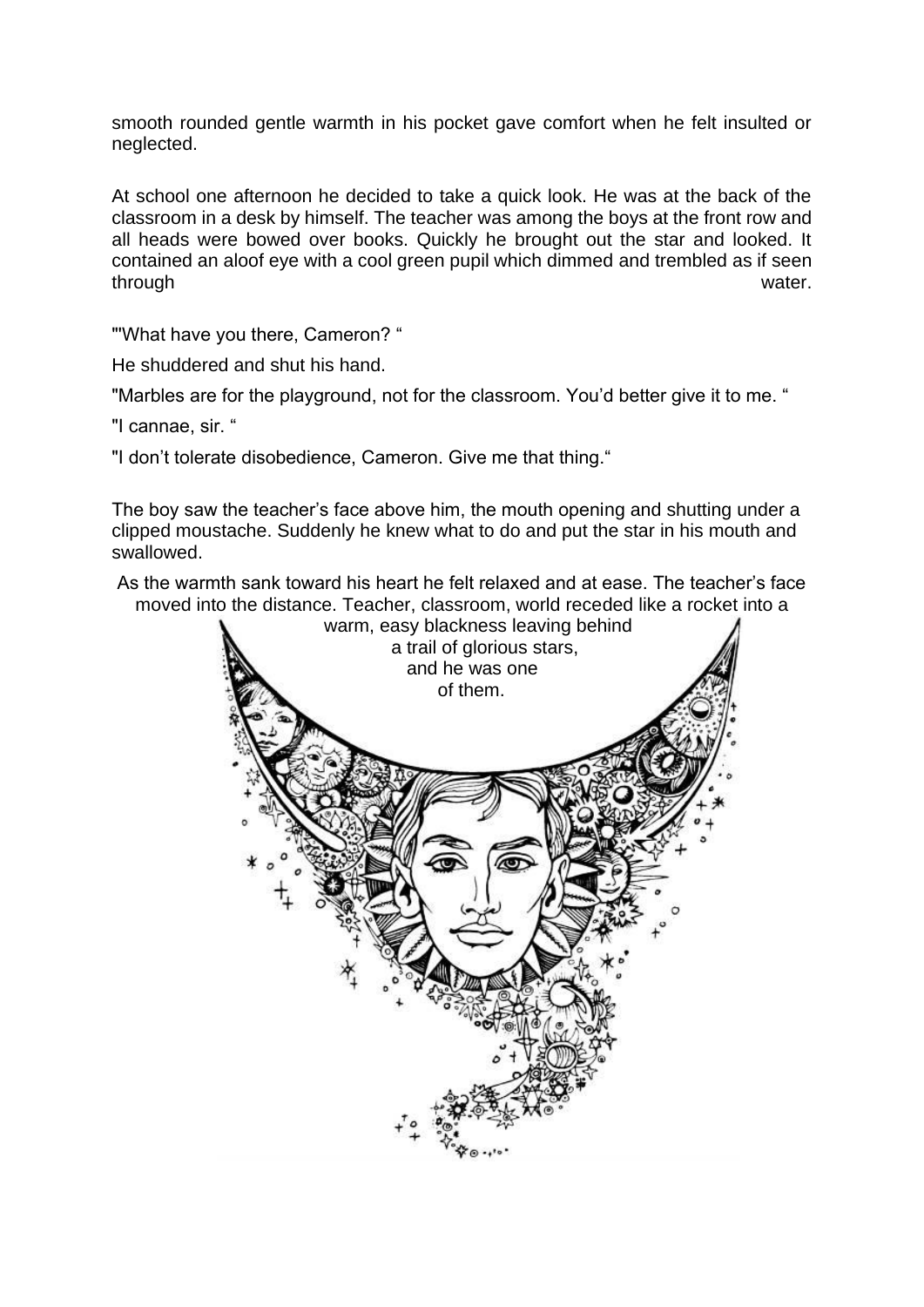#### **Task Two:**

Find the meaning of these Scottish words and phrases:

You could use this website to help you - <https://dsl.ac.uk/>

| Scottish Word | Meaning |
|---------------|---------|
| Tenements     |         |
| Pulley        |         |
| A'm gawn out  |         |
| Lobby         |         |
| Midden        |         |

Find the meaning of these other tricky words:

You can use the online dictionary to help you: <https://dictionary.cambridge.org/dictionary/>

| Word      | Meaning |
|-----------|---------|
| Grandest  |         |
| Enclosing |         |
| Aloof     |         |
| Receded   |         |

**Task Two:**

**Key word: setting**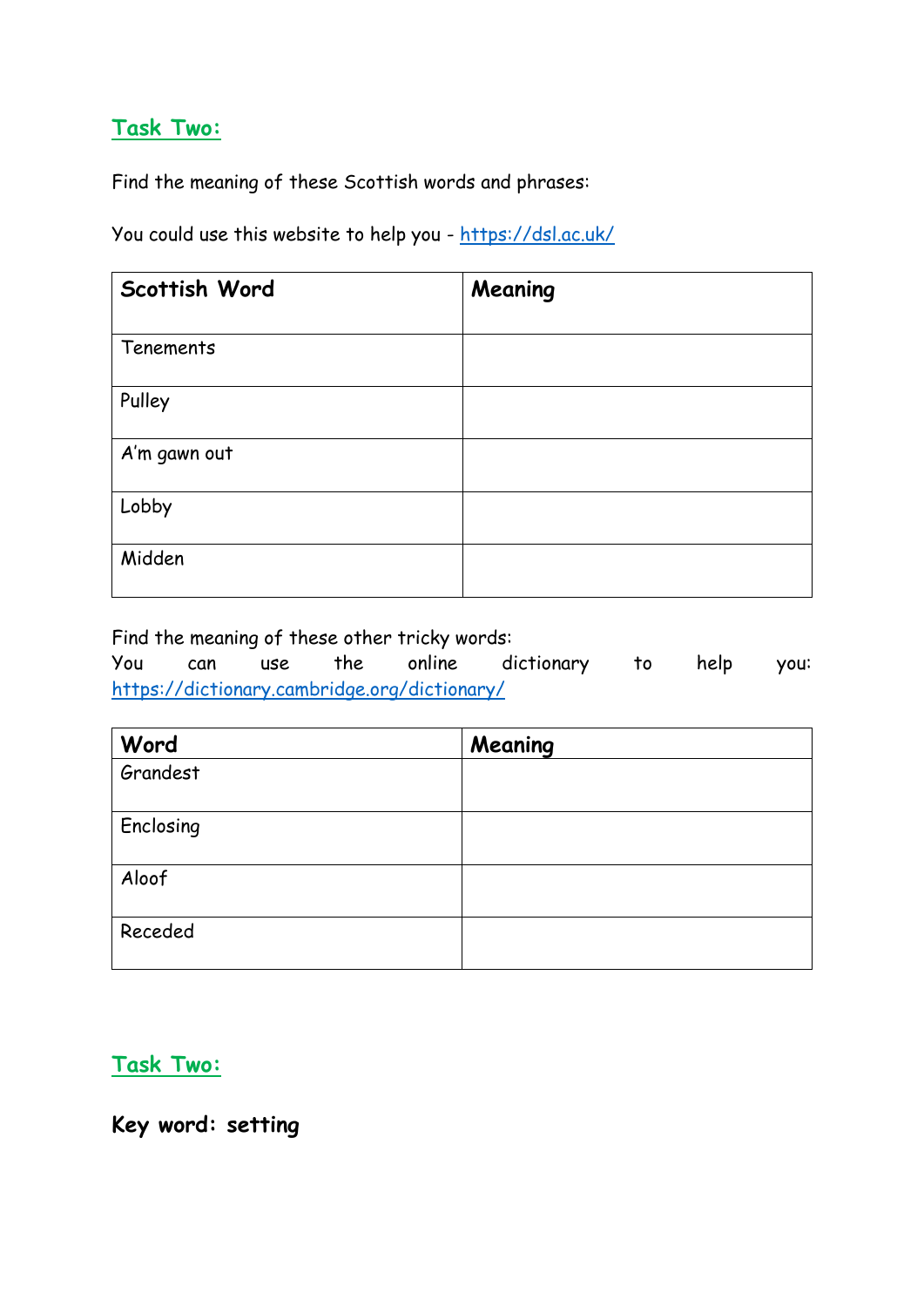**Setting is the time or the place in which a story takes place eg, in WW1 or on a spaceship. This story is set in Glasgow.** 

- 1. Read back over the story. Write down anything we are told about the setting.
- 2. Write down any words or parts of the description that make it clear this might be set in Glasgow.
- 3. "Just beyond the ironworks"
	- What are the 'ironworks'?
	- What does this tell us about Cameron's life?
	- Why is the setting important for our understanding of the story?

# **TENEMENTS IN GLASGOW**

Tenement blocks sprang up in 1840s to provide homes for the city's growing population of workers

Thousands flocked from different countries and other areas of Scotland to work on Glasgow's docks and in its factories

By 1931, 85,000 people were crammed onto an area of 252 acres, with up to eight to a room and 30 to a toilet.

Watch this video to understand more. <https://www.youtube.com/watch?v=cx8tMjurtZA>

The video you have just watched, and the images below give you an idea of the conditions were like in an old Glasgow tenement.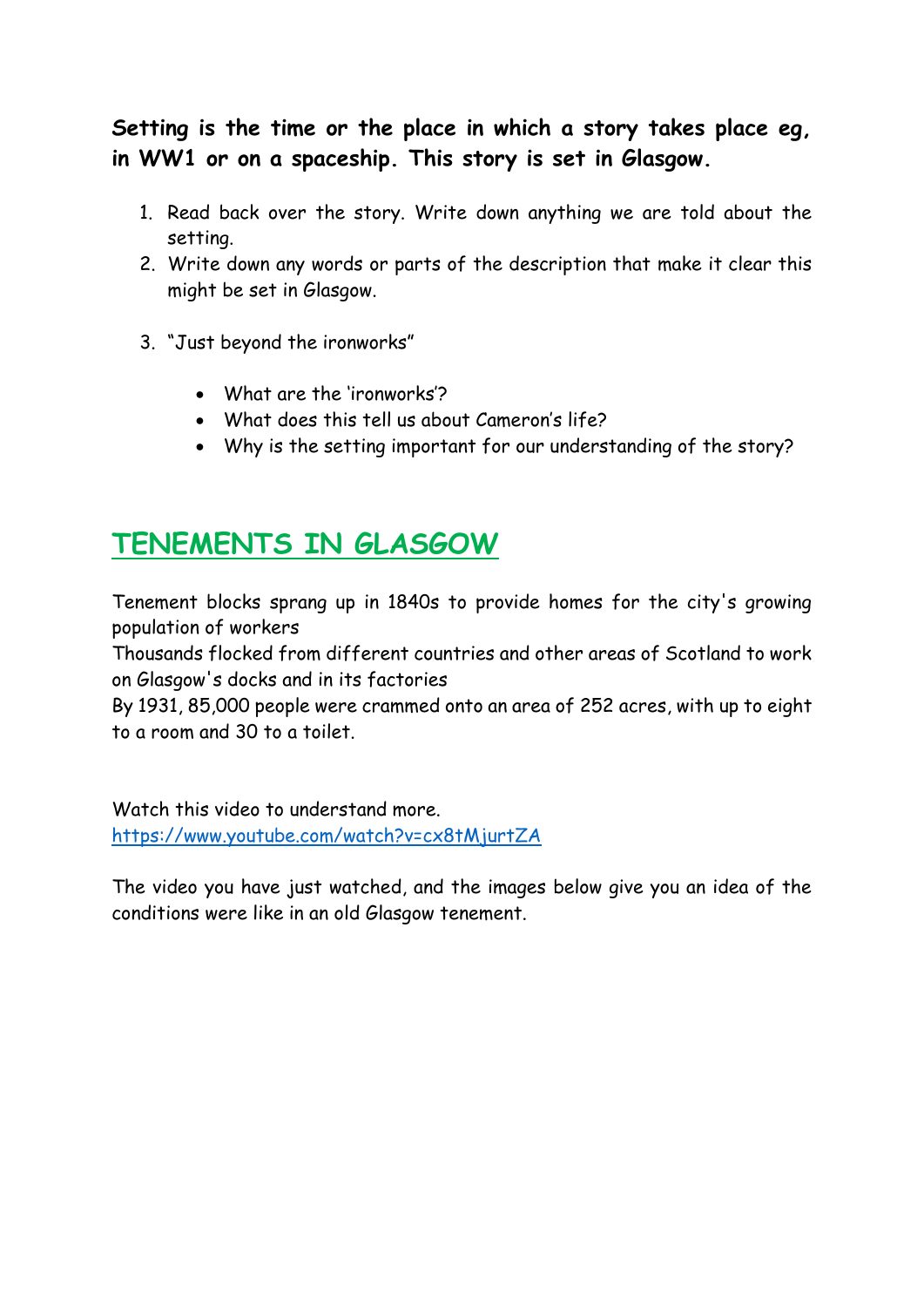

Write down 10 adjectives (describing words) to describe the tenements/this area of Glasgow at the time. Try to use interesting and developed words. For example, you could say 'bad' but 'neglected' would be more interesting way of saying this. You could use an online thesaurus to help you.

Thesaurus link - <https://www.thesaurus.com/>

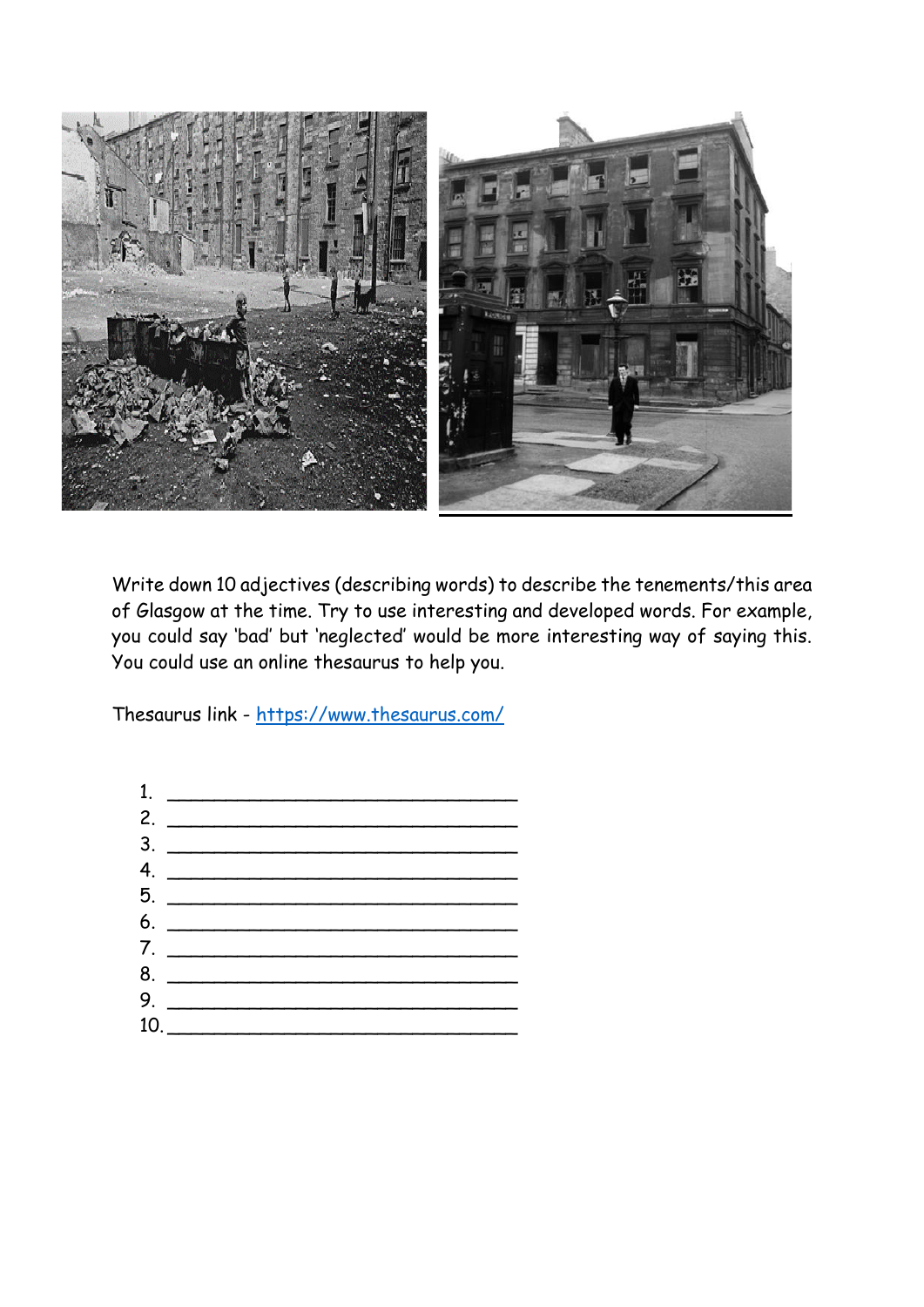## **Task Four:**

Draw a picture on the next page of what you imagine Cameron's tenement flat to look like based on the setting description. You can take a photo of your drawing and send it in via Teams or you can bring it in when you come back to school.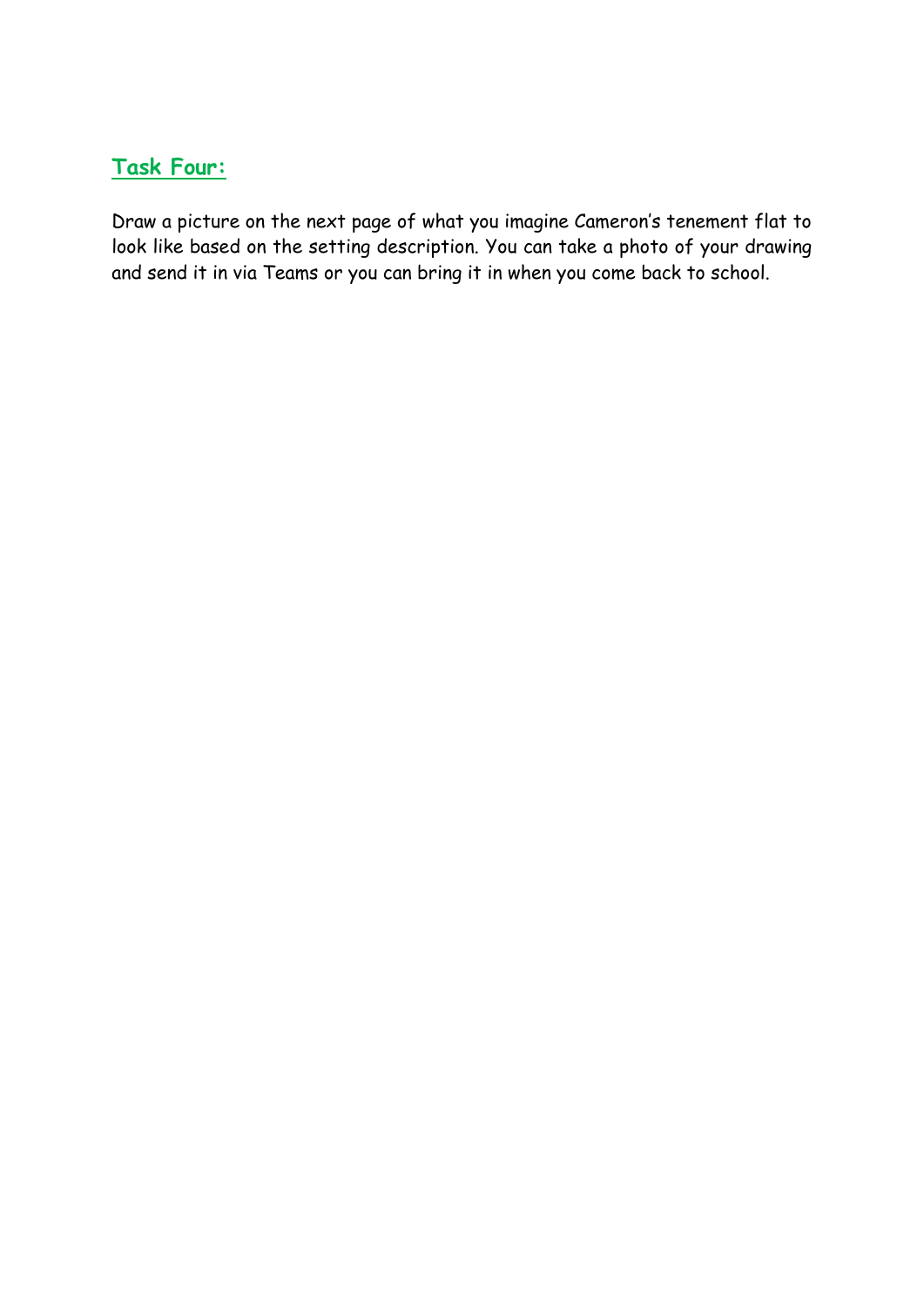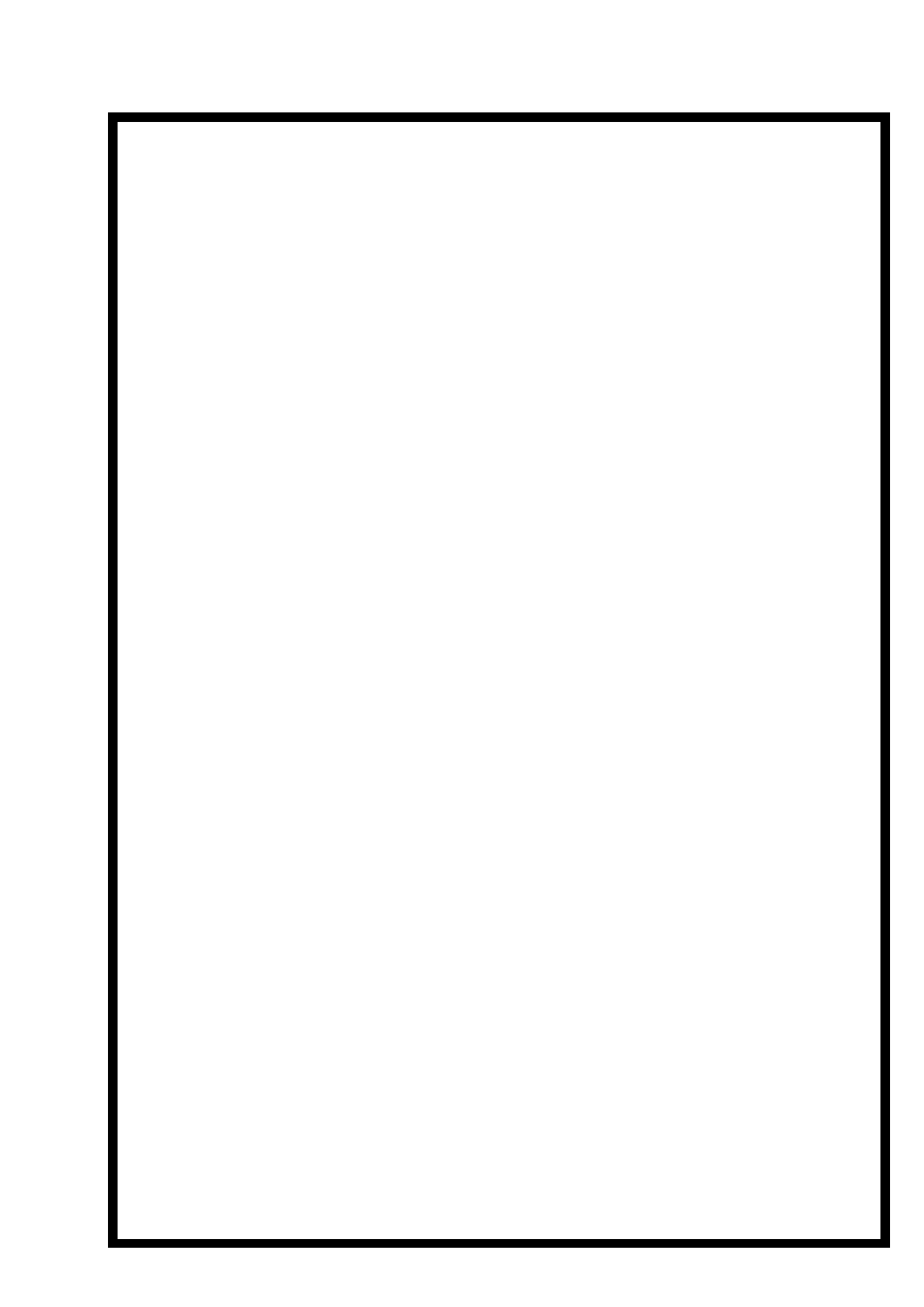#### Week 2 Tasks

## **Techniques:**

There are several techniques used to create an interesting story and build a picture in the minds of the readers in a very short space.

Word choice - the author has used specific words to create an interesting affect. Dialect – the author has used words associated with Glasgow to show the reader. Description – the author has used sophisticated vocabulary to show and not tell the reader what happens in the story.

#### **Task Five:**

This task is designed to check your understanding of the story. It's ok if you find this a little bit challenging – don't worry about that, you can email a teacher who can help you.

Key skill – gathering quotes.

A quote is an exact statement from the story (you write down what is says in the story). In this task, you will need to re-read the story and write down exact quotes in the story.

You will need to find quotations from the story to back up the statement made in the first column, and then be able to say what you think the quotation means in the last column. The first one has been done for you to show you what to do.

## *The Star* by Alasdair Gray

| Statement                    | Quote | Technique      | Explanation      |
|------------------------------|-------|----------------|------------------|
| The story is set $\mid$ "A'm |       | gawn   Dialect | The character is |
| in or around out"            |       |                | speaking<br>in   |
| Glasgow                      |       |                | Scot's dialect   |
|                              |       |                | which is common  |
|                              |       |                | in Glasgow.      |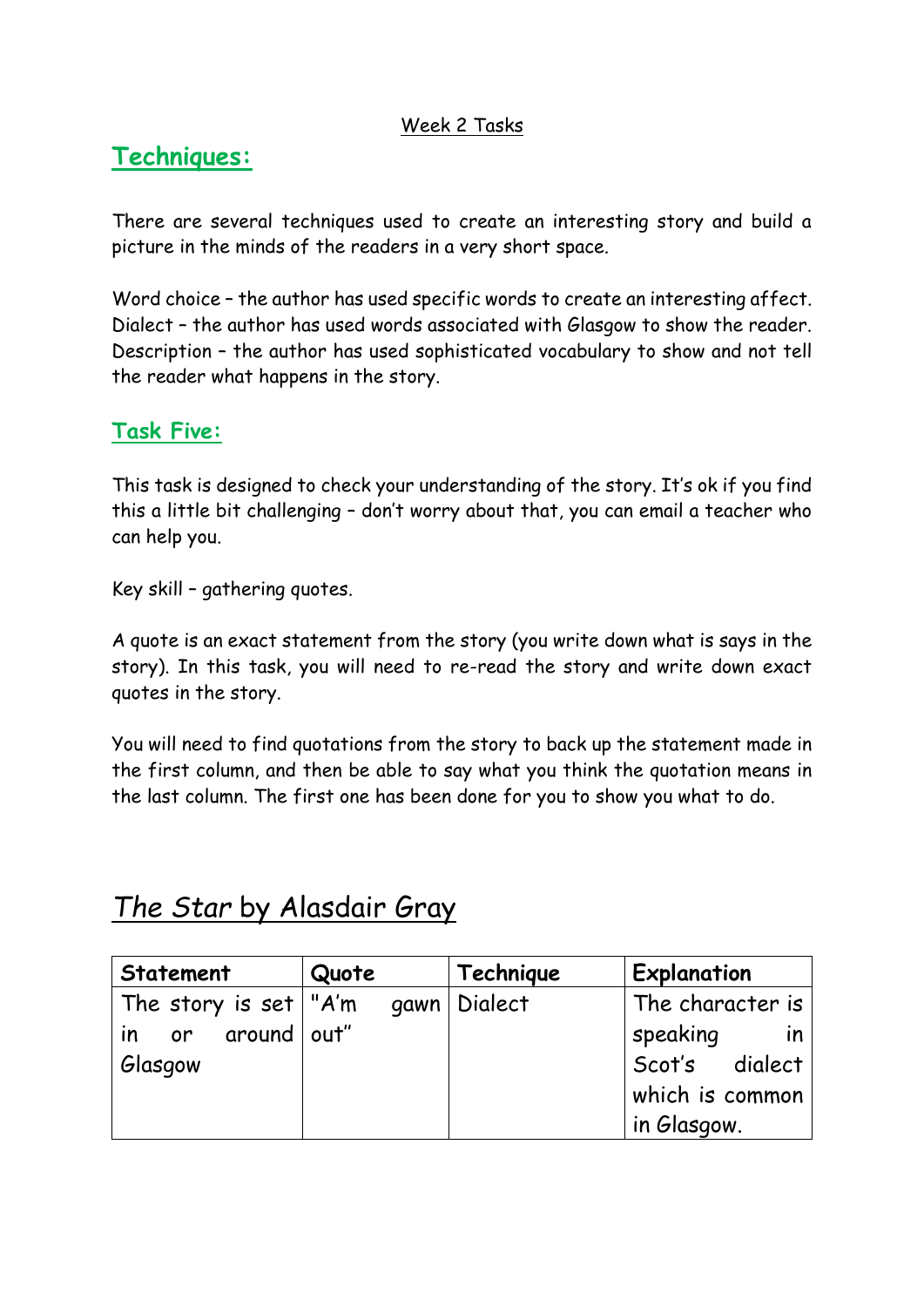| Cameron<br>longs<br>for places far<br>away                               | Description                              |  |
|--------------------------------------------------------------------------|------------------------------------------|--|
| is<br>Cameron<br>from<br>separate<br>his peers<br>in<br>school.          | Description                              |  |
| Cameron's home<br>in the tenements<br>is not very nice.                  | Word Choice<br>Repetition<br>Description |  |
| The star brings<br>colour into his<br>life                               | Word choice                              |  |
| The star brings<br>his<br>music into<br>life                             | Word choice                              |  |
| The star sparks<br>Cameron's<br>imagination                              | Simile<br>Metaphor                       |  |
| The star<br>is<br>comforting<br>to<br>Cameron                            | Word choice<br>Simile                    |  |
| Cameron's<br>teacher<br>is<br>unpleasant (not<br>towards<br>nice)<br>him | Word choice                              |  |
| Cameron throws<br>himself into the<br>fantasy of the<br>star             | Word choice<br>Description               |  |

**Task Six:**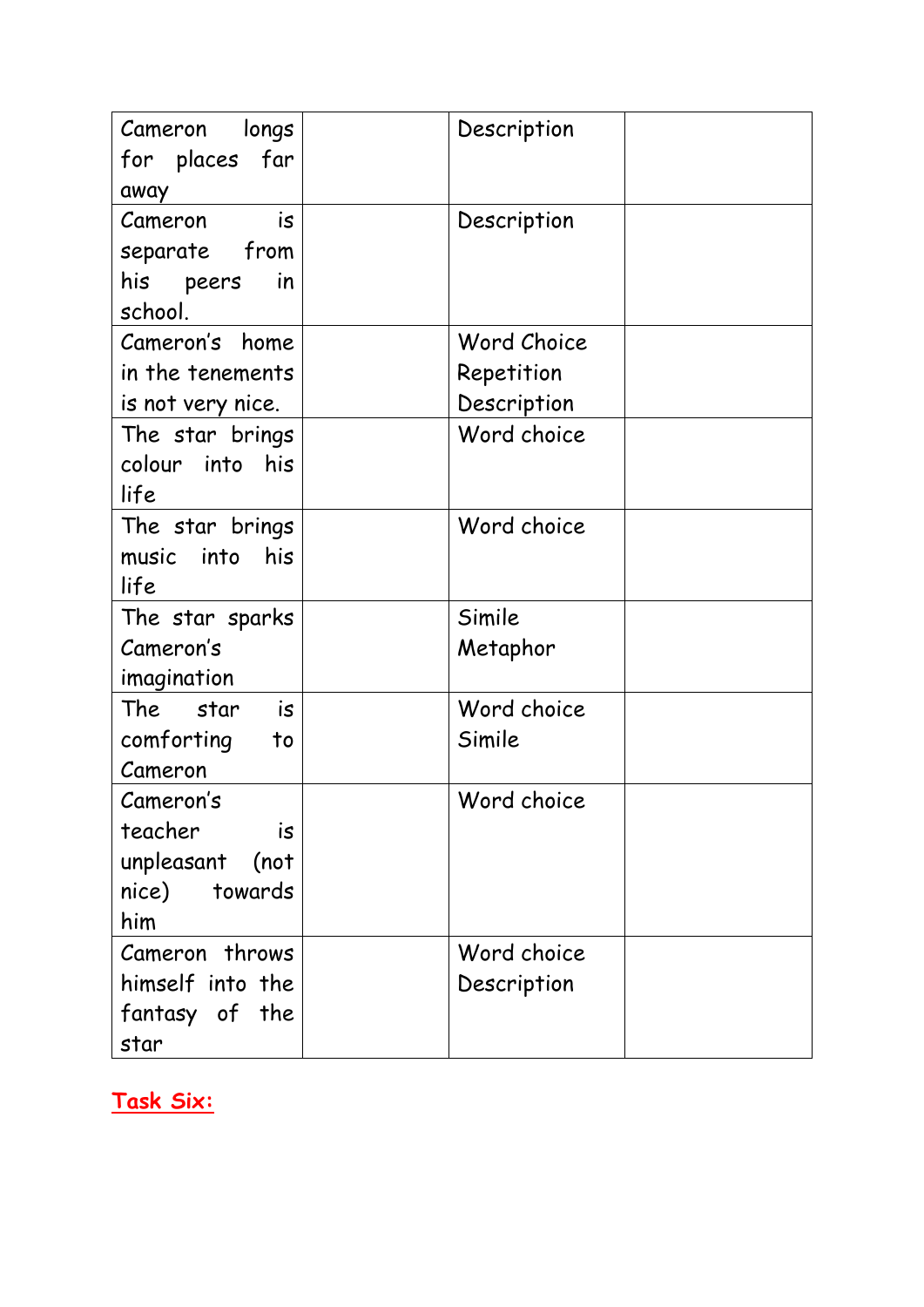In this task, you need to answer the questions below about the story. You are asked to 'use evidence from the story'. This means, you should be talking about sections of the story and how they helped you to understand what is going on.

For example,

Imagine you were asked, 'how you tell from looking at this picture that Groundskeeper Willie is Scottish?'

Well, your evidence might be things like:

- He is wearing a kilt
- He is standing on front of a Scottish flag



So, for question one, when you are asked to describe the character of Cameron, you should use evidence from the story about what Cameron is like.

#### **Comprehension questions:**

- 1. Using evidence from the story, describe the character of Cameron.
- 2. Using evidence from the story, describe Cameron's home.
- 3. Using evidence from the story, describe the star, as Cameron sees it.
- 4. Using evidence from the story, discuss the difference that the star makes to Cameron's life.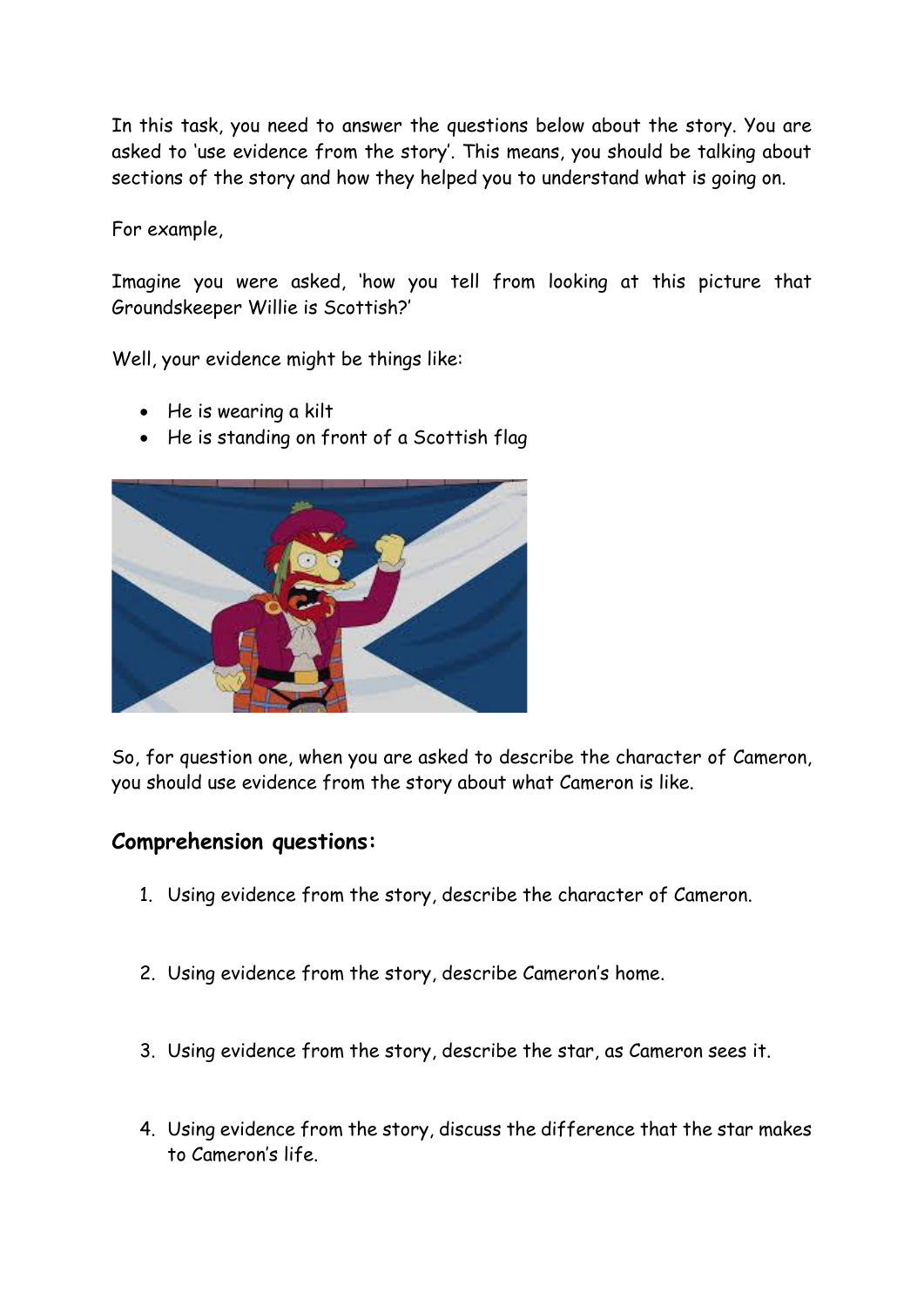- 5. Using evidence from the story, explain how the star and Cameron's usual life are different or opposite.
- 6. Using evidence from the story, discuss what the star means for Cameron himself.
- 7. Using evidence from the story, discuss what you think the star means for the reader. What is it? What do you think has happened?

### **Task Seven:**

Decorate your own star. You can either draw your own star on paper or colour in the templates below.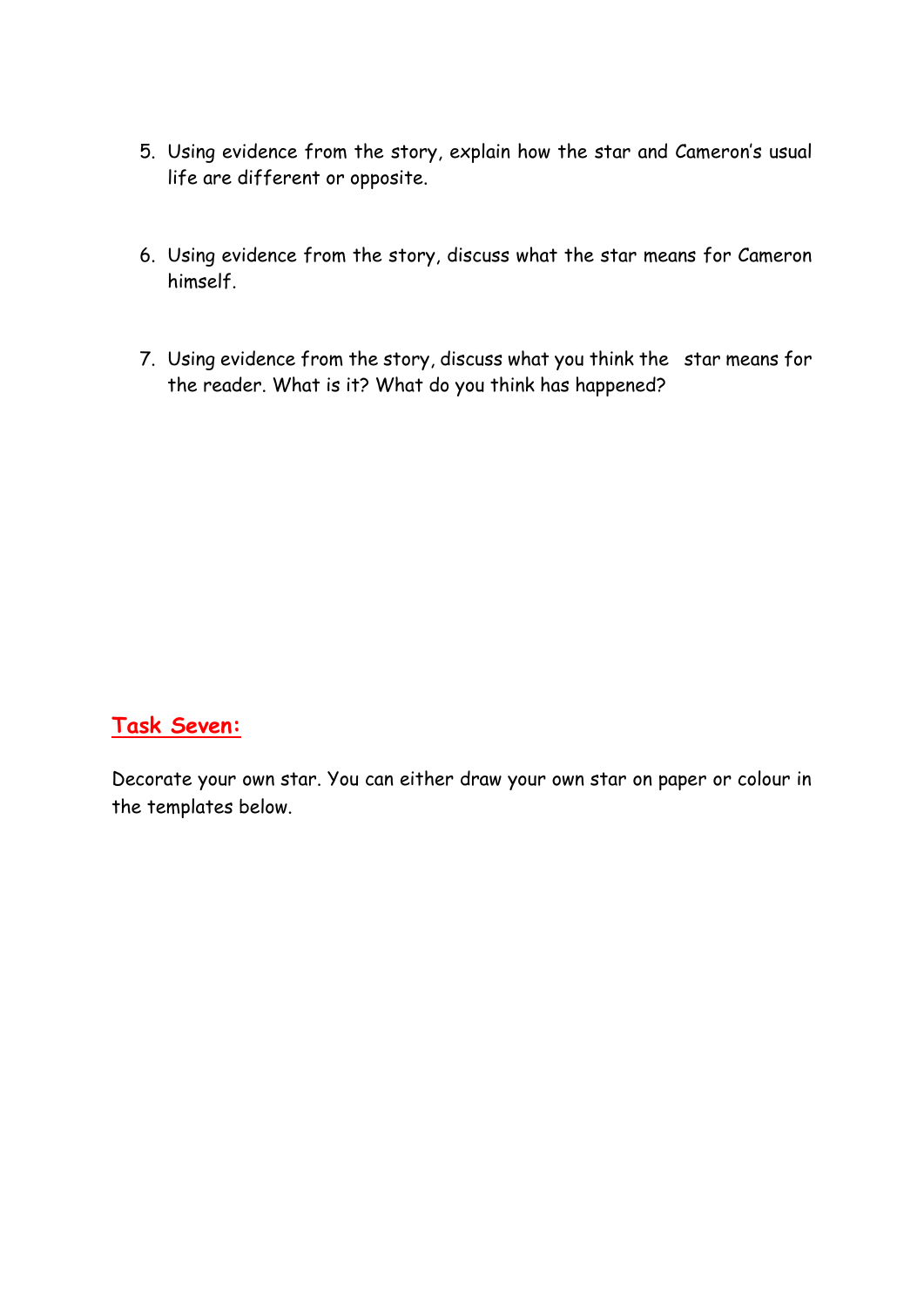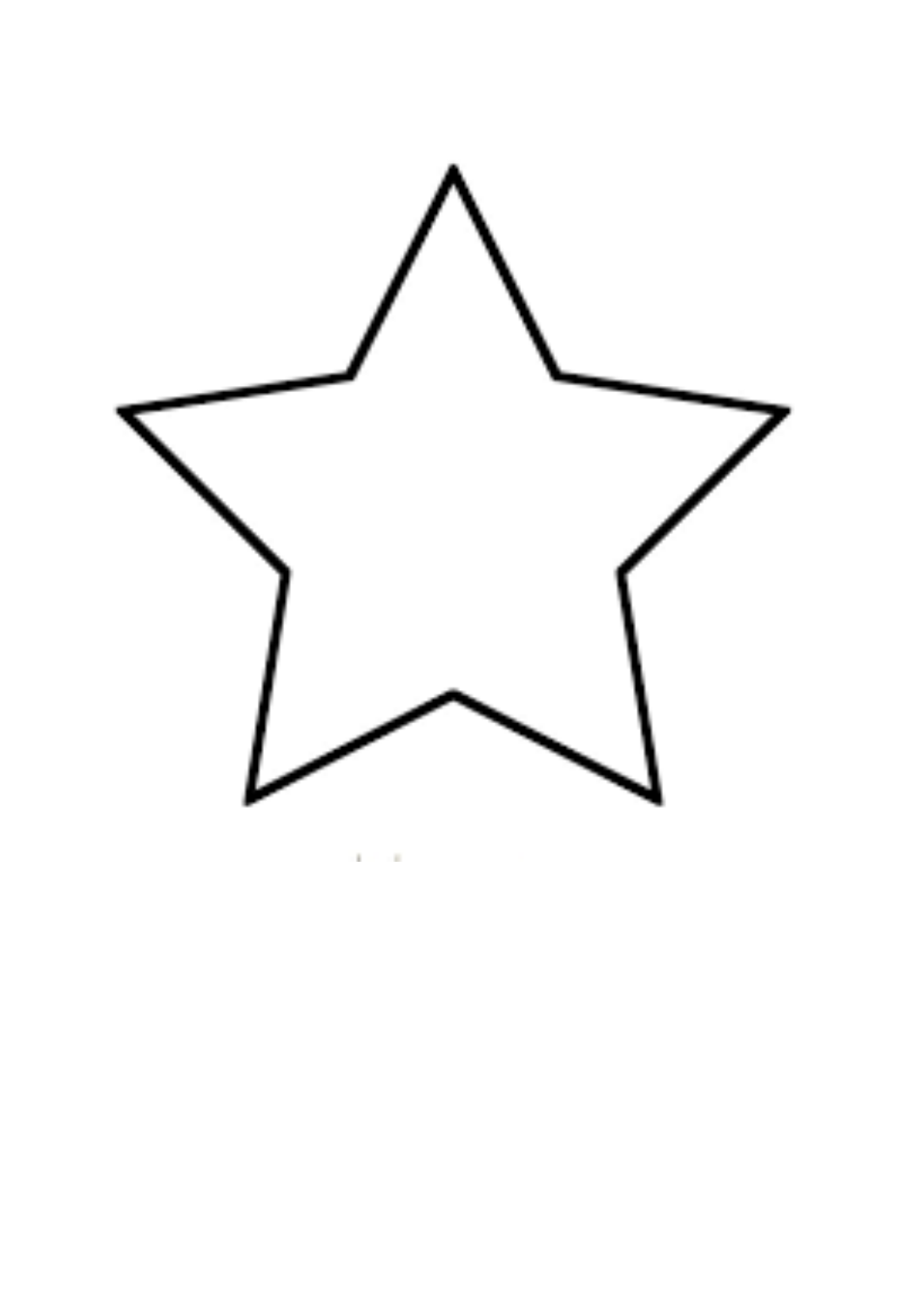## **Task Eight:**

Cameron used the star to escape the real word. He imagined different worlds and escaped to different places just by taking it out of his pocket and looking at it.

Your next task is to write a 100 word story about your magical star that you have drawn.

To develop your writing, you should try to include some of the following techniques in your writing.

| A simile          | When you use like or as to compare        |
|-------------------|-------------------------------------------|
|                   |                                           |
|                   | something to something else.              |
|                   | 'Your room is like a pigsty'.             |
| A metaphor        | When you say something is something       |
|                   | else.                                     |
|                   | 'Your room is a pigsty'.                  |
| Personification   | non-living objects<br>Giving<br>human     |
|                   | qualities.                                |
|                   | 'The clothes danced on the line'.         |
| Alliteration      | This is when we use words ina row         |
|                   | which start with the same letter 'The     |
|                   | sliver snake slide silently over the soft |
|                   | sand'.                                    |
| Descriptive words | Making your sentences interesting         |
|                   | with the vocabulary you use.              |
|                   | 'The snow softly fell like silent tears   |
|                   | from the dark night sky'.                 |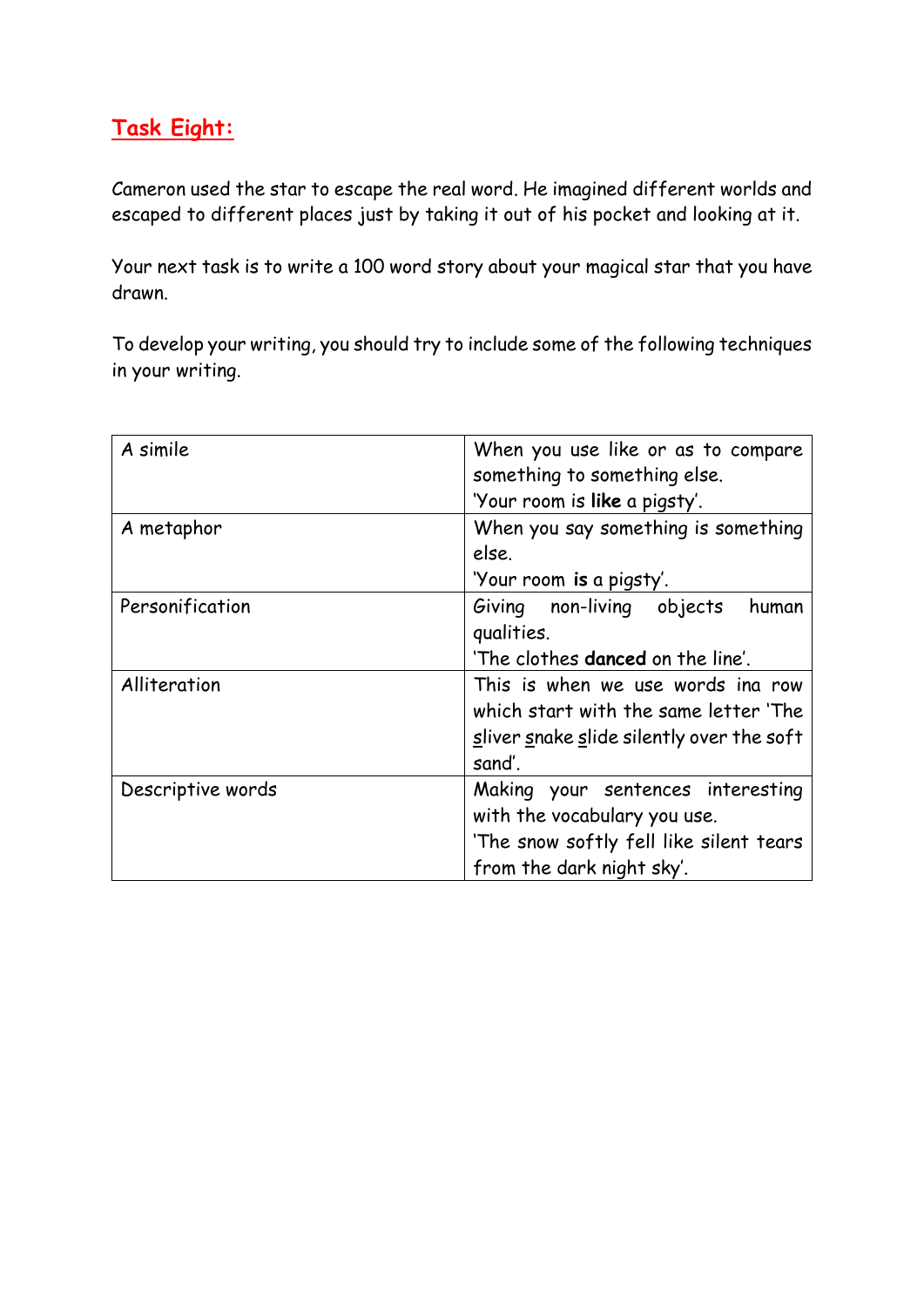# My Star